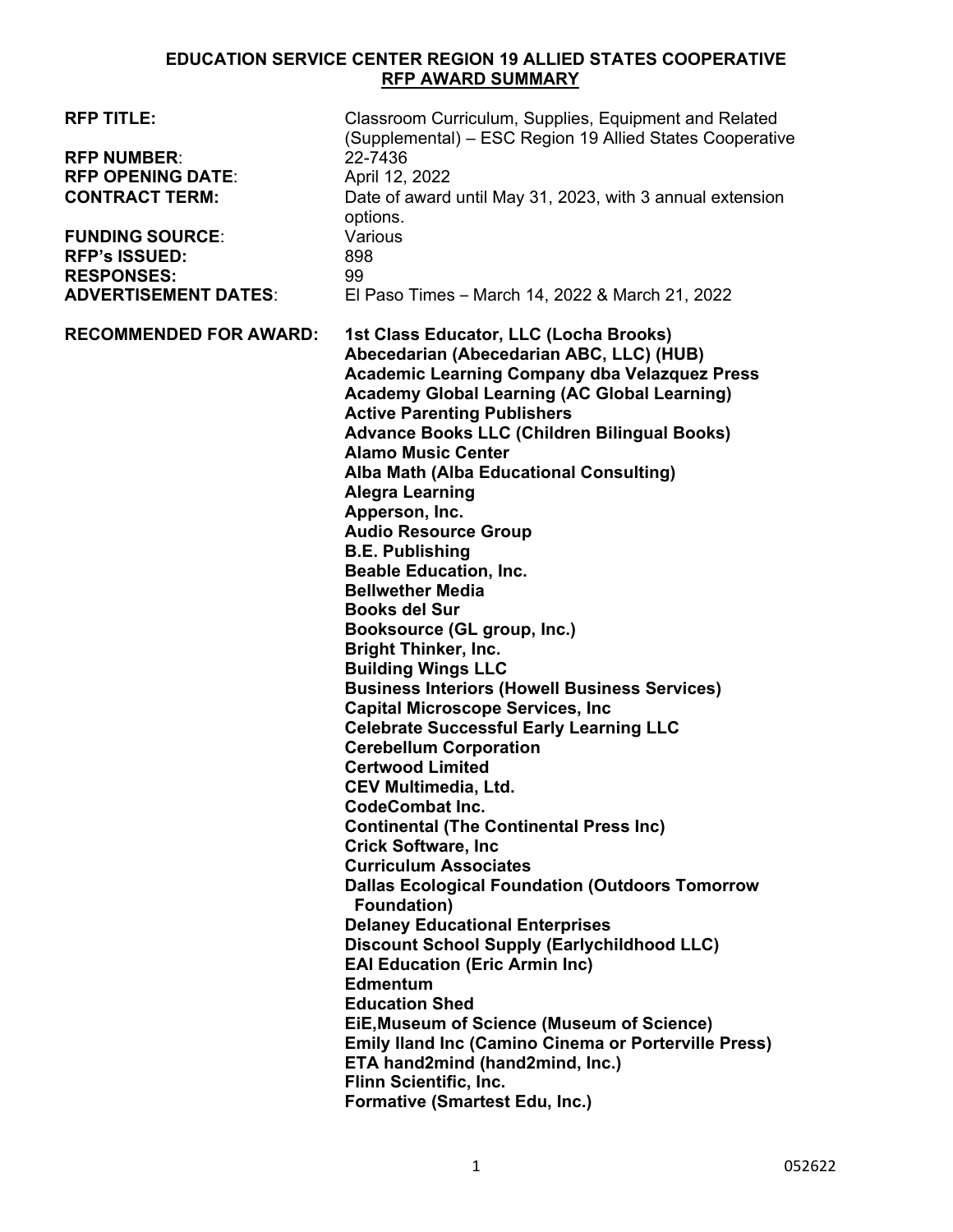**GBCSTORIES.COM LLC GoGuardian (Liminex, Inc.) Hameray Publishing Group, Inc. Harry K. Wong Publications, Inc. HighScope Educational Research Foundation Hope Rising SEL (Forming Lives, Inc.) Integral Mathematics, Inc. Joe Hayes (Joseph Hayes) Keystone Books and Media Learning A-Z, LLC Lilliworks Active Learning Foundation Macie Publishing Company Mackin Educational Resources (Mackin Book Company) Marco Products Inc MaxiAids, Inc. News-O-Matic (Press4Kids Inc.) No Red Ink (NoRedInkCorp) Okapi Educational Publishing Perma-Bound Books. (Hertzberg-New Method, Inc.) QEP Professional Books (QEP, Inc.) Rally! Education Really Good Stuff, LLC. Ripple Effects (Ripple Effects, Inc.) Rockalingua (Rockalingua Inc) Savvas Learning Company LLC (Gateway Education Holdings LLC) School's In, LLC (School Sin) Science Safety Inc. Scientific Specialties, LLC Spectrum Paper Co. Inc.** \*updated 06/29/2022 **Tangible Play, Inc. The DBQ Project (The DBQ Company) The Library Store, Inc. The Reading Warehouse Inc The Rosen Publishing Group, Inc. (Rosen Classroom or Rosen Digital or Jackdaw Publications) Thinking Nation (Spenser Mix) Tides Center Unipak Corp. USATESTPREP LLC Progress Learning, LLC** \*updated 5/17/22  **VWR International, LLC-Ward's Science (VWR Funding, Inc.)**

**TOTAL (estimated) \$3,000,000.00/year** 

## **EXPLANATIONS:**

Award of this solicitation will enable ESC Region 19 - Allied States Cooperative (ASC) to establish a contract with vendor(s) for Classroom Curriculum, Supplies, Equipment and Related (Supplemental) for those procurements made with federal, state or local funds. Evaluation and award recommendation were based on 70% pricing and services/qualifications and 30% references. Accelerate Learning Inc., Adventures in Learning/AIL Products, Bedford, Freeman & Worth Publishing Group LLC, Carolina Biological Supply Company, Complete Book and Media Supply LLC, El Paso Office Products (El Paso Office Products LLC), Empowering Writers LLC, Encore Data Products Inc., Junior Library Guild (MT Library Services Inc.), Lerner